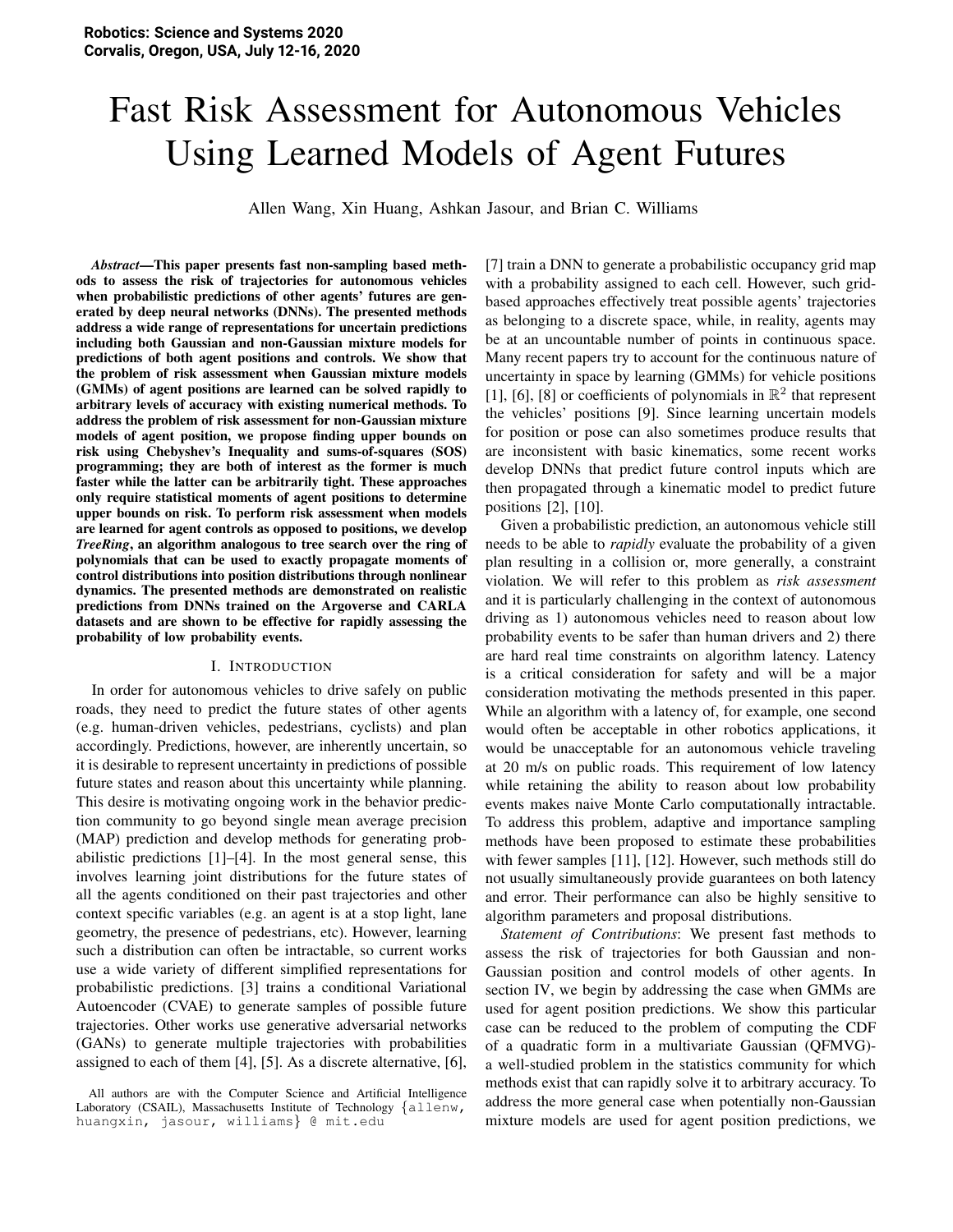apply statistical moment-based approaches to determine upper bounds on risk, which we will refer to as *risk bounds*. Namely, we propose using Chebyshev's Inequality and a sums-ofsquares (SOS) program that can be seen as a generalization of Chebyshev's Inequality; the former is faster, while the latter can provide arbitrarily tight risk bounds. These moment-based approaches have the feature of being *distributionally robust*, producing risk bounds that are true for all possible distributions that take on the value of the given moments. To address uncertain models for controls, in Section V, we develop *TreeRing*, a novel algorithm analogous to tree search, but over the ring of polynomials. Given a polynomial stochastic system, *TreeRing* can find polynomial expressions for moments of position in terms of moments of control random variables. This enables the application of our non-Gaussian position risk assessment methods to the problem of risk assessment when models are learned for agent controls. Figure 1 illustrates our framework in this case. In Section VI, we demonstrate our methods on realistic predictions generated by DNNs trained on the Argoverse and CARLA datasets [13], [14]. Source code can be found at https://github.com/allen-adastra/risk\_assess.

## II. NOTATION

Let  $S_{++}^n$  denote the set of  $n \times n$  positive definite matrices. For any matrix  $Q \in S_{++}^n$  and vector  $\mathbf{x} \in \mathbb{R}^n$ , let  $Q(\mathbf{x}) :=$  $\mathbf{x}^T Q \mathbf{x}$ . Let  $Q_{ij}$  denote the element in the  $i_{th}$  row and  $j_{th}$ column of Q. For any  $\theta \in \mathbb{R}$ , let  $R(\theta)$  be the 2D rotation matrix parameterized by  $\theta$ . For a vector  $\mathbf{x} \in \mathbb{R}^n$  and multiindex  $\alpha \in \mathbb{Z}_+^n$ , let  $\mathbf{x}^{\alpha} = \prod_{i=1}^n x_i^{\alpha_i}$ . Let  $\mathbb{R}[\mathbf{x}]$  denote the ring of polynomials in x over R. For  $n \in \mathbb{N}$ , let  $[n] = \{k \in \mathbb{N}$ :  $k \leq n$ . A polynomial  $s(x) \in \mathbb{R}[x]$  is said to be sums-ofsquares (SOS) if for some  $l \in \mathbb{N}$ ,  $\exists h_i(x) \in \mathbb{R}[x]$  for  $i \in [l]$ s.t.  $s(x) = \sum_{i=1}^{l} h_i(x)^2$ . For a random vector w and any  $d \in \mathbb{N}$ , let  $\mu_{\mathbf{w}_t}, \Sigma_{\mathbf{w}_t}$  denote its mean vector and covariance



Fig. 1. Illustration of our risk assessment framework when control distributions are used for predictions. When position distributions are used, the nonlinear moment propagation step is skipped.

matrix respectively, and  $\Phi_{\mathbf{w}}$  denote its characteristic function. For any set S, let  $P(S)$  denote the power set of S with the empty set removed,  $|S|$  denote the cardinality of S, and  $S<sup>n</sup>$ denote the n*-ary* Cartesian power. For a vector valued function  $f, f_i$  denotes the  $i_{th}$  component of  $f$ .

# III. PROBLEM STATEMENT

We define *risk* as the probability of an agent entering an ellipsoid around the ego vehicle. Thus, we are interested in computing the probability of other agents entering:

$$
\left\{ \mathbf{x} \in \mathbb{R}^2 : Q(\mathbf{x}) \le 1 \right\}, \quad Q \in \mathcal{S}_{++}^2 \tag{1}
$$

We argue ellipsoids are a useful representation as: 1) they can be fit relatively tightly to the profiles of vehicles, and 2) the sizes of both the ego vehicle and agent can be accounted for by properly scaling the size of the ellipsoid around the vehicle. Throughout the paper, agent positions at each time step are always defined in the frame of the planned future poses of the ego vehicle unless stated otherwise; Section IV-A shows how moments of distributions can be expressed in different frames. Given this formulation, the ellipsoid is parameterized by a constant matrix  $Q \in S^2_{++}$  in the ego vehicle frame. In practice, multiple ellipsoids can be defined around the vehicle and an appropriate one selected at run-time. We restrict our focus to the single agent case and note that the risk in a multi-agent setting can be upper bounded by summing the risk associated with each agent.

If  $\mathbf{x}_t = [x_t, y_t]^T$  is some random vector for the position of the agent at time  $t$ , then the risk associated with an agent across the whole  $T$  step time horizon is:

$$
\mathcal{R} := \mathbb{P}\left(\bigcup_{t=1}^{T} \left\{Q(\mathbf{x}_t) \le 1\right\}\right) \tag{2}
$$

By the inclusion-exclusion principle, the probability (2) can be computed as the sum of the probabilities of the marginal events and the probabilities of all possible intersections of events:

$$
\mathcal{R} = \sum_{J \in \mathcal{P}([T])} (-1)^{|J|+1} \mathbb{P}\left(\bigcap_{j \in J} \{Q(\mathbf{x}_j) \le 1\}\right) \tag{3}
$$

In many works, the random variables are assumed to be independent across time or can be made to be independent across time by conditioning on a discrete mode [1], [6], [8]. If there is dependence across time, one would need the conditional distributions of the events which require additional information to be learned. As most work on behavior prediction currently assumes independence across time, this paper restricts its focus to the time independent case, and so:

$$
\mathcal{R} = 1 - \prod_{t \in [T]} (1 - \mathbb{P}(Q(\mathbf{x}_t) \le 1)) \tag{4}
$$

Thus, the problem of risk assessment along the trajectory can be solved by computing the marginals at each time step  $t$ , so the rest of the paper restricts its focus to the marginals.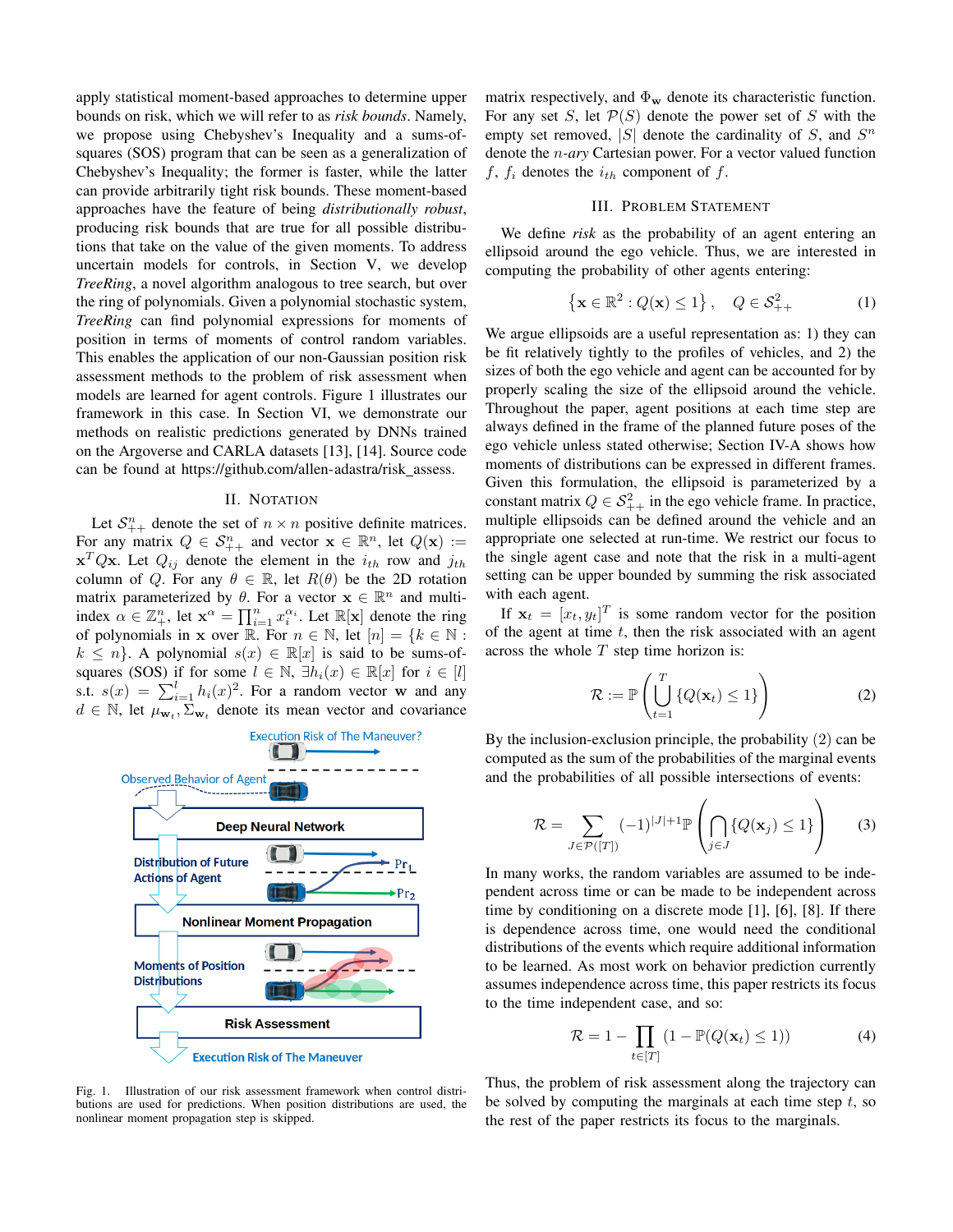#### IV. RISK ASSESSMENT

In this section, we present solutions for both Gaussian and non-Gaussian risk assessment when moments of the random vector for agent position  $x_t$  are known. We begin by addressing the problem of determining moments of agent positions in different frames to account for the ego vehicles planned trajectory. We then present our solution for the GMM case using numerical approximations of the CDFs of QFMVGs. To address the non-Gaussian case, we present methods based off Chebyshev's Inequality and SOS programming. We assume basic knowledge of SOS programming; We refer the reader to [15], [16] for an overview of SOS programming and [16]–[21] for moment-SOS based planning. Throughout this section, we assume the necessary moments of  $x_t$  are known.

#### *A. Changing Frames*

Predictions are usually given in a global frame, so this section provides a method for transforming the global frame distribution moments into the ego vehicle frame. More generally, we are concerned with computing moments of  $x_t$  in a new frame offset by  $\mathbf{v} \in \mathbb{R}^2$  and rotated by  $-\theta \in \mathbb{R}$ . As shown in the appendix, if  $x_t$  is a mixture model, its moments can be computed in terms of moments of its components, so, in this section, let  $x_t$  be a component of a mixture model. We propose only translating the moments and then accounting for the rotation by using  $Q^* = R(\theta)^T Q R(\theta)$  instead of Q. The rotation can be accounted for by using  $Q^*$  instead of  $Q$ because:

$$
\mathbf{x}_t^T Q^* \mathbf{x}_t = \mathbf{x}_t^T R(\theta)^T Q R(\theta) \mathbf{x}_t
$$
 (5)

$$
= (R(\theta)\mathbf{x}_t)^T Q(R(\theta)\mathbf{x}_t)
$$
\n(6)

The translated moments can be computed by applying the binomial theorem to  $(x_t - v)^n$  (here, the power is applied element-wise). Note that applying the binomial theorem to  $(\mathbf{x}_t - \mathbf{v})^n$  requires moments of  $\mathbf{x}_t$  up to order *n*.

#### *B. Risk Assessment for GMM Position Models*

In this section, we provide a method to solve the risk assessment problem when the uncertain prediction is represented as a sequence of GMMs,  $x_t$ , of the agents position with discrete modes determined by the Multinoulli  $Z_t$ . Many works currently learn GMMs for vehicle position as they express both multi-modal and continuous uncertainty [1], [6], [8]. As shown in Figure 2, they provide an intuitive representation of uncertainty in both the drivers high level decisions and low level execution. With time independence, the risk is:

$$
\sum_{z=1}^{n} \left( 1 - \prod_{t \in [T]} 1 - \mathbb{P}(Q(\mathbf{x}_t) \le 1 : Z_t = z) \right) \mathbb{P}(Z_t = z) \tag{7}
$$

Note that the above expression can be easily modified for the case when there is a single Multinoulli random variable that is constant across all time, an assumption used in, for example, [1]. The probabilities  $\mathbb{P}(Z_t = z)$  are learned parameters of GMMs, so the problem of risk assessment can be solved by computing  $\mathbb{P}(Q(\mathbf{x}_t) \leq 1 : Z_t = z)$  for each agent, time



Fig. 2. An example risk assessment scenario. One standard deviation confidence ellipses (in blue) of a multi-modal GMM prediction are shown with mode probabilities. The observed agent trajectory and planned ego vehicle trajectory are also shown in red with different markers.

step, and mode. Note that this is exactly the CDF of  $Q(\mathbf{x}_t)$ conditioned on  $Z_t = z$  which is a quadratic form in a multivariate Gaussian (QFMVG). Unfortunately, there does not exist a known closed form solution to exactly evaluate the CDF of QFMVGs, but fast approximation methods with bounded errors have been studied within the statistics community [22]– [26]. Several of these methods have been implemented in the R package CompQuadForm [27]. Of particular interest is the method of Imhof, which produces results with bounded approximation error by numerical inversion of the characteristic function of the QFMVG [26]. A faster, but less accurate, alternative is the method of Liu-Tang-Zhang which involves approximating the CDF of the QFMVG with the CDF of a non-central chi square distribution with parameters chosen to minimize the difference in kurtosis and skew between the approximate and target distributions [22].

#### *C. Non-Gaussian Risk Assessment with Chebyshevs Inequality*

As a consequence of the one-tailed Chebyshev's Inequality, for any measurable function g, whenever  $\mathbb{E}[g(\mathbf{x}_t)] > 0$ , we have that:

$$
\mathbb{P}(g(\mathbf{x}_t) \leq 0) \leq \frac{\mathbb{E}[g(\mathbf{x}_t)^2] - \mathbb{E}[g(\mathbf{x}_t)]^2}{\mathbb{E}[g(\mathbf{x}_t)^2]}
$$
(8)

That is, the first two moments of  $g(\mathbf{x}_t)$  are sufficient to establish a bound on the risk that the constraint  $q(\mathbf{x}_t) \leq 0$ is violated. We note that the requirement  $\mathbb{E}[g(\mathbf{x}_t)] > 0$  is not particularly restrictive because  $\mathbb{E}[g(\mathbf{x}_t)] \leq 0$  means the average case involves collision, thus corresponding to what is usually an unacceptable level of risk.

*1) Applying Chebyshev's Inequality to the Quadratic Form:* To apply Chebyshev's inequality to  $\mathbb{P}(Q(\mathbf{x}_t) - 1 \leq 0)$ , we would need the first two moments of  $Q(\mathbf{x}_t) - 1$  which can be expressed in terms of the first two moments of  $Q(\mathbf{x}_t)$ . The first moment can be expressed in terms of the mean vector and covariance matrix of  $x_t$  [28]:

$$
\mathbb{E}[Q(\mathbf{x}_t)] = \text{Tr}(Q\Sigma_{\mathbf{x}_t}) + \mu_{\mathbf{x}_t}^T Q \mu_{\mathbf{x}_t}
$$
\n(9)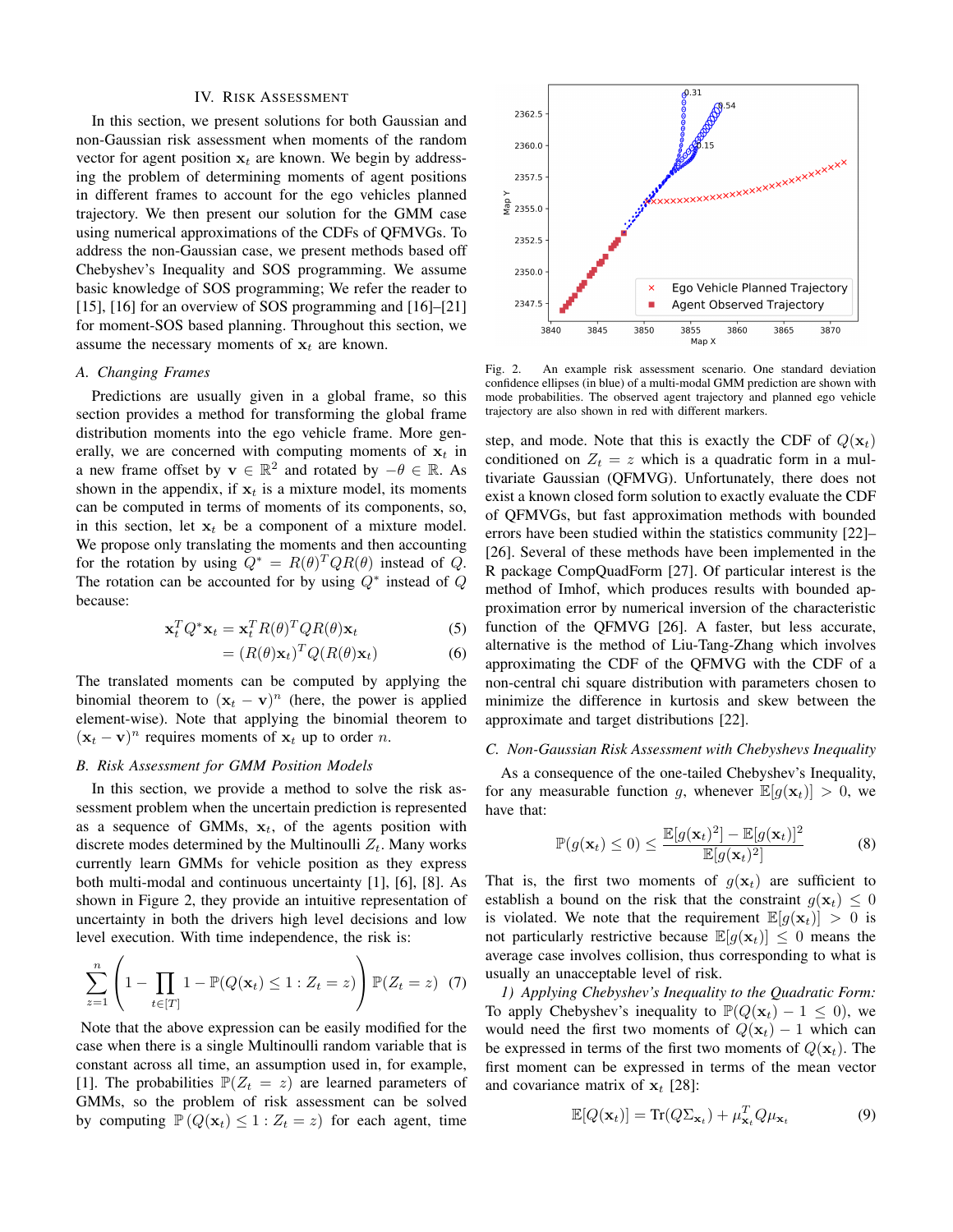We can determine an expression for  $\mathbb{E}[(Q(\mathbf{x}_t)^2)]$  via an alternate representation for the quadratic form:

$$
\mathbb{E}[Q(\mathbf{x}_t)^2] = \sum_{(i,j,k,l)\in[2]^4} Q_{ij} Q_{kl} \mathbb{E}\left[x_{t_i} x_{t_j} x_{t_k} x_{t_l}\right]
$$
(10)

Thus, to compute the second moment of  $Q(\mathbf{x}_t)$ , we would need the moments of  $x_t$  of order up to four.

*2) Conservative Approximation with Half-Spaces:* It's possible to reduce the order of the moments that need to be propagated to two by instead approximating the ellipsoid as the intersection of  $n_h$  half-spaces parameterized by  $a_i \in \mathbb{R}^2$ and  $b_i \in \mathbb{R}$ . The approximated set is thus:

$$
\mathcal{X}_{Approx} = \bigcap_{i=1}^{n_h} \{ \mathbf{x} \in \mathbb{R}^2 : \mathbf{a}_i^T \mathbf{x} + b_i \le 0 \} \tag{11}
$$

Since the probability of any individual event is greater than the probability of the intersection of events, we have that:

$$
\mathbb{P}(\bigcap_{i=1}^{n_h} {\{\mathbf{a}_i^T \mathbf{x}_t + b_i \le 0\}}) \le \min_{i \in [n_h]} \mathbb{P}(\mathbf{a}_i^T \mathbf{x}_t + b_i \le 0) \quad (12)
$$

So if we determine an upper bound on the probability of each  $\mathbb{P}(\mathbf{a}_i^T \mathbf{x}_t + b_i \leq 0)$  with Chebyshev's Inequality, the minimum of the Chebyshev bounds will be an upper bound on our risk. Since  $\mathbf{a}_i^T \mathbf{x}_t + b_i$  is an affine transformation of  $\mathbf{x}_t$ , its mean and variance can be expressed with the mean vector and covariance matrix of  $x_t$ .

# *D. Non-Gaussian Risk Assessment with SOS Programming*

When tighter risk bounds are desired than those obtained via Chebyshev's Inequality, for any measurable function  $g$ , an *univariate* SOS program can be used to upper-bound  $\mathbb{P}(g(\mathbf{x}_t) \leq 0)$  – the SOS program is univariate in the sense that it searches for a polynomial in a single indeterminant, not in the sense that there is only one decision variable [19]. The fact that the SOS program is univariate is significant because the key disadvantages of SOS, scalability and conservatism, are not as limiting for univariate SOS because: 1) the number of decision variables in the resulting SDP scales quadratically w.r.t. the order of the polynomial we are searching for and 2) the set of non-negative univariate polynomials is equivalent to the set of univariate SOS polynomials, allowing univariate SOS to explore the full space of possible solutions.

We begin by noting that the probability of constraint violation is equivalent to the expectation of the indicator function on the sub-level set of  $q$ :

$$
\mathbb{P}(g(\mathbf{x}_t) \le 0) = \mathbb{E}[\mathbf{1}_{g(\mathbf{x}_t) \le 0}] \tag{13}
$$

The expectation of the indicator function, however, is not necessarily easily computable. To solve this problem, we find some polynomial with a more easily computable expectation that upper bounds the indicator function. If we can find some univariate polynomial,  $p : \mathbb{R} \to \mathbb{R}$  of order d in some indeterminant  $x \in \mathbb{R}$  with coefficients  $c_k, k = 0, ..., d$  that upper bounds the indicator function, then clearly the following implication holds by substitution:

$$
p(x) := \sum_{k=0}^{d} c_k x^k \ge \mathbf{1}_{x \le 0} \Rightarrow \sum_{k=0}^{d} c_k g(\mathbf{x}_t)^k \ge \mathbf{1}_{g(\mathbf{x}_t) \le 0} \tag{14}
$$

Given the coefficients  $c_k$ , if we apply the expectation w.r.t. the density function of  $x_t$  to both sides, then we can reduce the problem of finding an upper bound on  $\mathbb{P}(q(\mathbf{x}_t) \leq 0)$  to that of computing moments of the random variable  $g(\mathbf{x}_t)$ :

$$
\sum_{k=0}^{d} c_k \mathbb{E}[g(\mathbf{x}_t)^k] \ge \mathbb{E}[\mathbf{1}_{g(\mathbf{x}_t) \le 0}] = \mathbb{P}(g(\mathbf{x}_t) \le 0) \qquad (15)
$$

The moments of  $g(\mathbf{x}_t)$ , in turn, are computable in terms of moments of  $x_t$  by expanding out the polynomial power and applying the linearity of expectation. For example, if  $g(\mathbf{x}_t)$  =  $x_t^2 + y_t^2$ , then:

$$
\mathbb{E}[g(\mathbf{x}_t)^3] = \mathbb{E}[x_t^6] + 3\mathbb{E}[x_t^4 y_t^2] + 3\mathbb{E}[x_t^2 y_t^4] + \mathbb{E}[y_t^6]
$$
 (16)

In the case that  $x_t$  is a multivariate Gaussian, the higher order central moments and central cross moments can be computed in close form given the mean vector and covariance matrix. In the non-Gaussian case, there may not be a convenient way to determine the desired moments, but we note that the moments can often be computed using moment generating functions or sampling based approaches. In this section, we assume that we know the necessary moments of  $x_t$  to compute  $\mathbb{E}[g(\mathbf{x}_t)^k], \forall k \in [d]$ . We also normalize the moments, as doing so improves the numerical conditioning of the problem  $<sup>1</sup>$ .</sup>

Now consider the following univariate SOS program in the indeterminant  $x$  which can search for the polynomial which minimizes the upper bound on risk.

$$
\min_{p,s_1,s_2} \quad \sum_{k=0}^d c_k \mathbb{E}[g(\mathbf{x}_t)^k]
$$
\n(17a)

$$
p(x) - 1 = s_1(x) - xs_2(x) \tag{17b}
$$

$$
p(x), s_1(x), s_2(x) \quad SOS \tag{17c}
$$

If the order of the polynomial is chosen to be  $d = 2n$  for some  $n \in \mathbb{N}$ , then we should have that  $deg(s_1) = d$  and  $deg(s_2) = d - 2$ . If  $d = 2n + 1$  for some  $n \in \mathbb{N}$ , then we should have that  $deg(s_1) = 2n$  and  $deg(s_2) = 2n$ . Note that the constraint (17b) enforces:

$$
p(x) \ge 1 \quad \forall x \in (-\infty, 0] \tag{18}
$$

And since  $p(x)$  is constrained to be SOS, it is also globally non-negative so  $p(x) \geq \mathbf{1}_{x \leq 0}, \forall x \in \mathbb{R}$ . Thus, we can see that the optimal objective value of this SOS program yields an upper bound on  $\mathbb{P}(g(\mathbf{x}_t) \leq 0)$ .

## V. MOMENT PROPAGATION

While directly learning distributions for agents future positions can be an effective strategy, one major disadvantage is it can produce physically unrealistic predictions. [2], [10] address this by learning distributions for control inputs and then propagating samples through a kinematic model. While the Kalman filter and its variants, such as the extended and unscented Kalman filters, can be used to propagate mean and covariance, they are not exact and do not immediately apply to higher order moments [29]–[31].

<sup>1</sup>normalization is valid because  $\mathbb{P}(X \le 0) = \mathbb{P}(cX \le 0)$  for  $c > 0$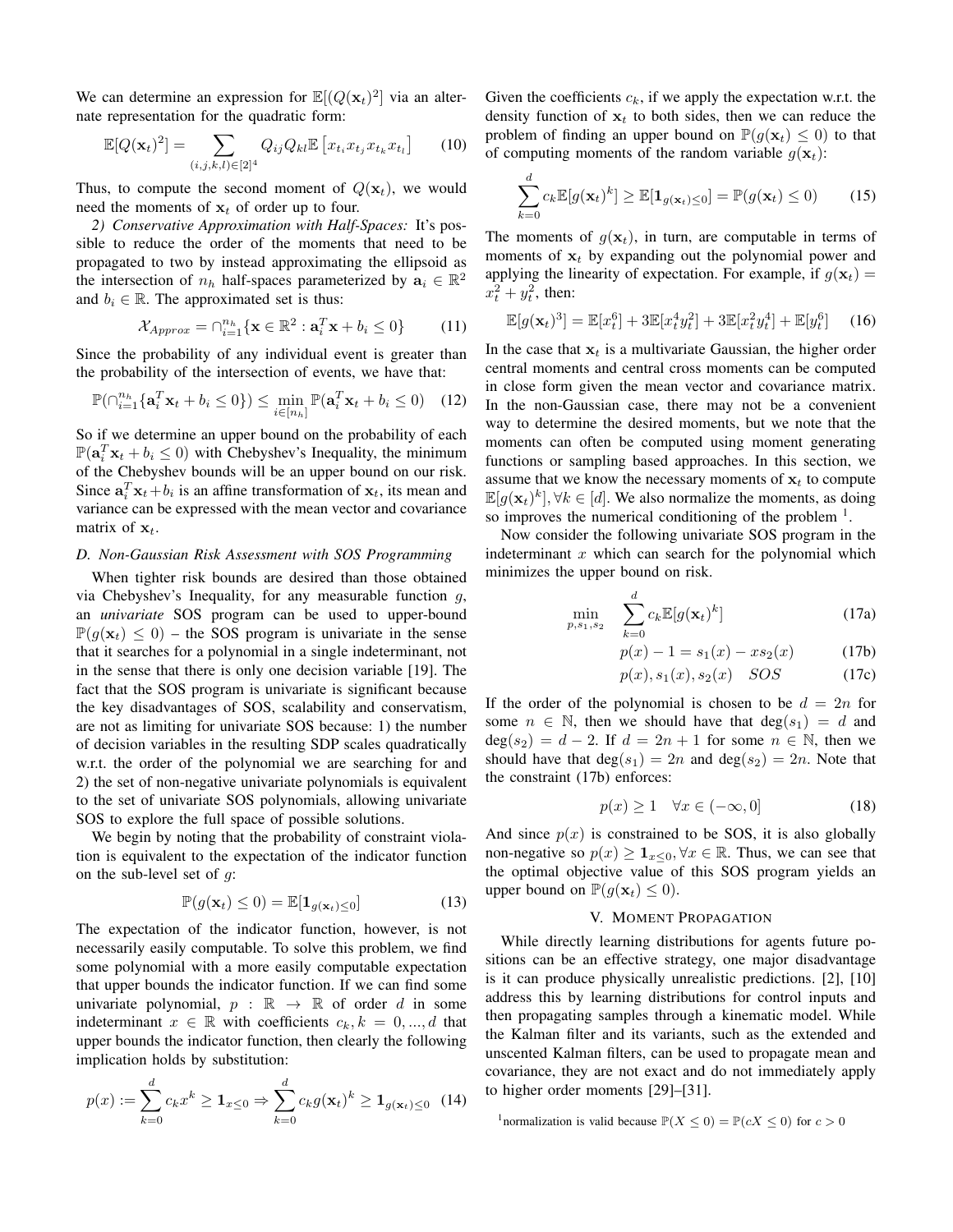In this section, we provide an approach for nonlinear moment propagation that can, in principle, work for moments up to arbitrary order [20]. Given a nonlinear model and a random vector for control,  $w_t$ , this section is concerned with the problem of computing statistical moments of  $x_t$  s.t. the non-Gaussian risk assessment methods presented in Section IV can be applied. More precisely, we are looking for moments of the form  $\mathbb{E}[x_t^{\alpha} y_t^{\beta}]$  where  $\alpha, \beta \in \mathbb{N}$ . The only requirements we impose on  $w_t$  is that its entries have 1) bounded moments and 2) computable characteristic functions. In the case that mixture models are used, we show in the appendix that it is sufficient for the components of the mixture models to satisfy the requirements as the moments and characteristic functions of mixtures of random variables can be computed in terms of those of their components. We use a stochastic version of the discrete-time Dubin's car to both demonstrate the general approach and to address the problem of agent risk assessment:

$$
x_{t+1} = x_t + v_t \cos(\theta_t) \tag{19a}
$$

$$
y_{t+1} = y_t + v_t \sin(\theta_t) \tag{19b}
$$

$$
v_{t+1} = v_t + w_{v_t} \tag{19c}
$$

$$
\theta_{t+1} = \theta_t + w_{\theta_t} \tag{19d}
$$

Above, the control vector is  $\mathbf{w}_t = [w_{v_t}, w_{\theta_t}]$  where  $w_{v_t}$  and  $w_{\theta_t}$  are random variables describing the agent's acceleration and steering at time  $t$  and are assumed to be independent.  $\mathbf{x}_t = [x_t, y_t]$  is the position of some reference point on the agent in a fixed frame,  $v_t$  is its speed, and  $\theta_t$  is the angle of its velocity vector with respect to the fixed frame. The time steps  $\Delta t$  for discretization are omitted for brevity; the values of the variables can simply be scaled accordingly.

# *A. Motivating Example*

To motivate *TreeRing*, we begin by showing how the dynamics of the moment  $\mathbb{E}[x_{t+1}y_{t+1}]$  for the system (19) can be found manually. *TreeRing* is essentially an automated version of this process. By substituting the equations (19) in and applying the linearity of expectation, we arrive at the dynamics of our moment:

$$
\mathbb{E}[x_{t+1}y_{t+1}] = \mathbb{E}[x_t y_t] + \mathbb{E}[v_t^2 \sin(\theta_t) \cos(\theta_t)] + \mathbb{E}[x_t v_t \sin(\theta_t)] + \mathbb{E}[y_t v_t \cos(\theta_t)] \quad (20)
$$

Notice above that the term  $\mathbb{E}[x_t y_t]$  shows up; if we find some way to compute the other three terms, we will arrive at an update relation with which we can compute  $\mathbb{E}[x_t y_t]$ recursively. Turning our attention to the second term, we have that  $v_t$  is independent of  $\theta_t$  since we assumed  $w_{v_t}$  and  $w_{\theta_t}$ are independent at each time step. So the second term above can be factored by independence:

$$
\mathbb{E}[v_t^2 \sin(\theta_t) \cos(\theta_t)] = \mathbb{E}[v_t^2] \mathbb{E}[\sin(\theta_t) \cos(\theta_t)] \tag{21}
$$

In the appendix, we show how the quantities  $\mathbb{E}[v_t^2]$ , which is the sum of independent random variables, and  $\mathbb{E}[\sin(\theta_t)\cos(\theta_t)]$  can be computed in terms of the characteristic functions of  $w_{v_t}$  and  $w_{\theta_t}$ , which we assumed are known. In the last two terms, there are dependencies between the variables, so there is not a clear way to factor them down into computable moments. Our main idea is to derive the dynamics of  $\mathbb{E}[x_{t+1}v_{t+1} \sin(\theta_{t+1})]$  and  $\mathbb{E}[y_{t+1}v_{t+1} \cos(\theta_{t+1})]$  by substituting in the equations (19) much in the same way we did so for  $\mathbb{E}[x_{t+1}y_{t+1}]$ . We then simulate the dynamics of these additional moments in addition to  $\mathbb{E}[x_{t+1}y_{t+1}]$ ; in a sense, we are producing a new dynamical system in terms of moments. In this case, recursively repeating this process of adding new moments to our dynamics produces a closed form set of equations that can recursively compute  $\mathbb{E}[x_{t+1}y_{t+1}]$  in terms of moments of an initial state distribution and uncertainty at each time step. This process, however, is tedious and is easily subject to human error, especially for larger expressions. To address these issues, we developed *TreeRing* to algorithmically derive such expressions for moment propagation.

# *B. TreeRing: An Algorithm for Moment Propagation*

*TreeRing* is an algorithm for polynomial stochastic systems, but, in many cases, we are interested in a nonlinear system f that is not polynomial, as is the case for (19). However, nonlinear systems can always be approximated as a polynomial system by applying taylor expansions. In the case of (19), the system can be made to be polynomial by applying the change of variables  $c_t = \cos(\theta_t)$ ,  $s_t = \sin(\theta_t)$ ,  $c_{w_t} = \cos(w_t)$ , and  $s_{w_t} = \sin(w_{\theta_t})$ :

$$
x_{t+1} = x_t + v_t c_t \tag{22a}
$$

$$
y_{t+1} = y_t + v_t s_t \tag{22b}
$$

$$
v_{t+1} = v_t + w_{v_t} \tag{22c}
$$

$$
c_{t+1} = c_t c_{w_t} - s_t s_{w_t}
$$
 (22d)

$$
s_{t+1} = s_t c_{w_t} + c_t s_{w_t} \tag{22e}
$$

above, update relations for  $c_t$  and  $s_t$  were arrived at by using the trigonometric sums formulas to expand out  $cos(\theta_t + w_{\theta_t})$ and  $sin(\theta_t + w_{\theta_t})$  into the expressions shown.

Throughout this section, for any set of multi-indices,  $\mathcal{Z} \subset$  $\mathbb{N}^n$ , let  $\mathcal{Z}(\mathbf{b_t}) = {\mathbb{E}[\mathbf{b_t}^{\xi}] : \xi \in \mathcal{Z}}$  denote the set of corresponding moments. Given any  $\xi \in \mathbb{N}^{n_b}$ , suppose we want to be able to compute  $\mathbb{E}[\mathbf{b}_t^{\xi}]$  for all t in some finite horizon. The key idea is to find some set of multi-indices corresponding to moments  $\mathcal{Z} \subset \mathbb{N}^{n_b}$  and some set of scalarvalued polynomials  $\mathcal{F} \subset \mathbb{R}[\mathbf{b}_t]$  s.t.  $\xi \in \mathcal{Z}$  and  $\forall m \in \mathcal{Z}(\mathbf{b}_{t+1}),$ one of the following is true:

- 1) The value of  $m$  is known
- 2)  $\exists f \in \mathcal{F}$  s.t.  $m = f(\mathcal{Z}(\mathbf{b}_t))$

That is, every moment at time  $t + 1$  is either known or is a polynomial in the moments at time t. Thus, given  $\mathcal{Z}(\mathbf{b}_t)$ , we can directly compute  $\mathcal{Z}(\mathbf{b}_{t+1})$  with basic mathematical operations (addition, multiplication, exponentiation). By induction, if  $\mathcal{Z}(\mathbf{b}_0)$  is known, as is the case when the moments of the initial distribution are known or the initial state is deterministic, we can compute all the moments for the entire time horizon. The key function of *TreeRing* is to search for the appropriate set of moments,  $Z$  and corresponding set of dynamics equations  $F$ .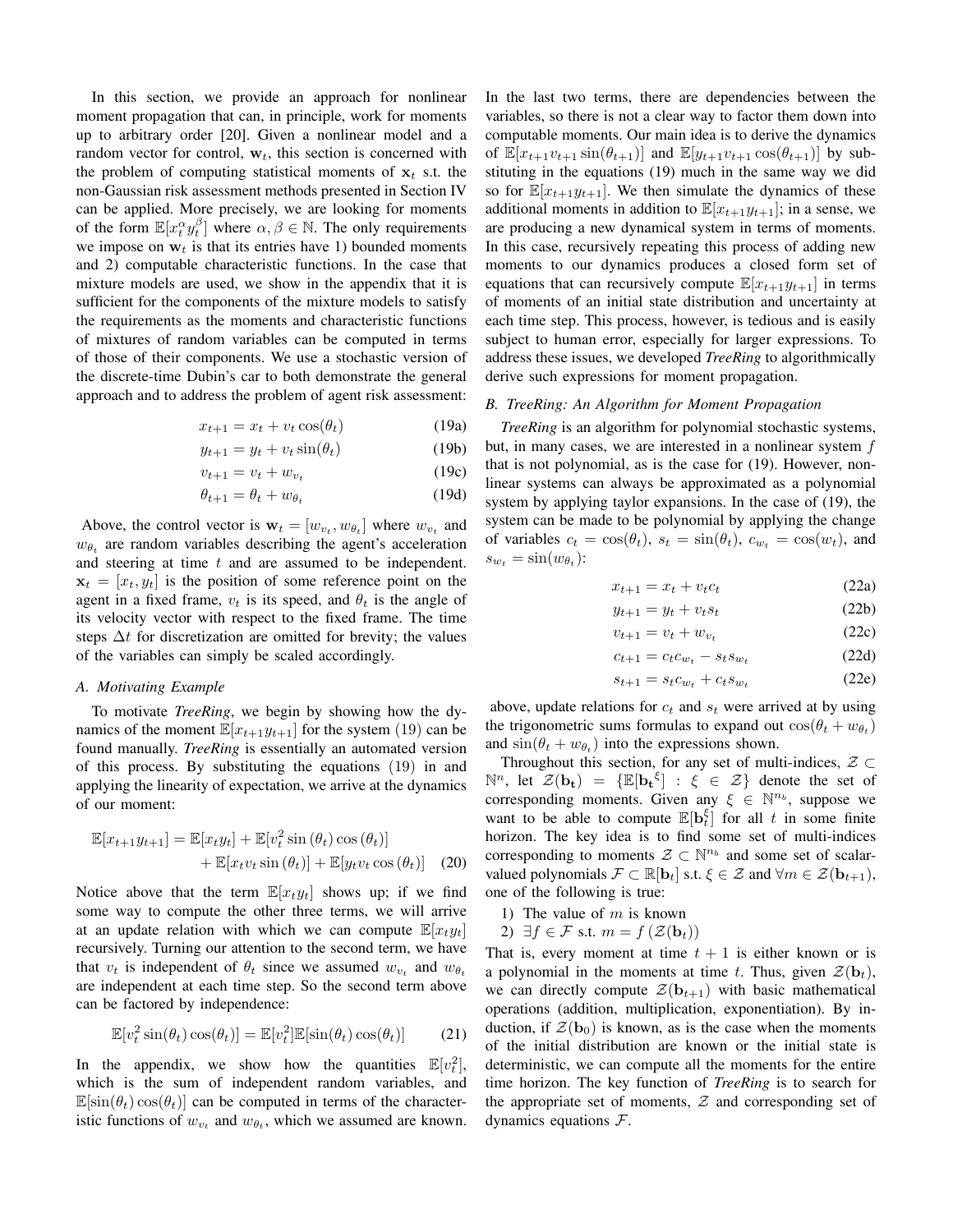An important property of the ring of polynomials is that it is closed under multiplication and addition. Thus, if we wanted to express the moment  $\mathbb{E}[\mathbf{b}^{\xi}_{t+1}]$ , for some  $\xi \in \mathbb{N}^{n_b}$ , in terms of quantities at time t, we have that  $\exists p \in \mathbb{R}[\mathbf{b}_t]$  s.t:

$$
\mathbb{E}[\mathbf{b}_{t+1}^{\xi}] = \mathbb{E}[p(\mathbf{b}_t)] \tag{23}
$$

Letting  $A \subset \mathbb{N}^{n_b}$  denote the set of monomial exponents of the terms of p and  $C_A = \{c_\alpha \in \mathbb{R} : \alpha \in \mathcal{A}\}\$  denote the set of coefficients, we have by the linearity of expectation that:

$$
\mathbb{E}[\mathbf{b}_{t+1}^{\xi}] = \sum_{\alpha \in \mathcal{A}} c_{\alpha} \mathbb{E}[\mathbf{b}_t^{\alpha}]
$$
 (24)

Both  $A$  and  $C_A$  can be found by using compute algebra packages such as SymPy [32]. So we already have that  $\mathbb{E}[\mathbf{b}_{t+1}^{\xi}]$ can be expressed as a polynomial in moments at time  $t$ . To further reduce the problem, we factor each  $\mathbb{E}[\mathbf{b}_t^{\alpha}]$  into the product of moments of smaller expressions (for example, this is clearly doable in the case when the variables in  $\mathbf{b}_t$  are all independent of each other). To provide a computational method to search for these factorization, we introduce the following definitions which are used in Proposition 1. Proposition 1 essentially states that factorization can be found by simple search algorithms on the dependence graph. In TreeRing, once a decomposition has been found, moments of the form  $\mathbf{b}_t^{\alpha[c]}$ that are not already accounted for in  $\mathcal Z$  are simply added. The expand subroutine is then called with  $\alpha[c]$  input in the first argument. Algorithm 1 summarizes the algorithm.

**Definition 1.** Let  $V_{\mathbf{b}}$  be the set of variables in b,  $n_b = |V_{\mathbf{b}}|$ , and  $E_{\bf b}$  be the set of undirected edges s.t.  $(b_i, b_j) \in E_{\bf b}$  i.f.f.  $b_i$  and  $b_j$  are dependent. Then:

- The graph  $G_{\bf b} = (V_{\bf b}, E_{\bf b})$  is the *dependence graph* of **b**.
- Given any multi-index  $\alpha \in \mathbb{N}^{n_b}$ , the subgraph of  $G_b$ *induced by*  $\alpha$ , denote it  $G_{\bf{b}}[\alpha] = (V_{\bf{b}}[\alpha], E_{\bf{b}}[\alpha])$ , is the sub-graph of  $G<sub>b</sub>$  with the variables with non-zero power in  $b^{\alpha}$  as its vertex set.
- Let  $Comps(G_{\bf b})$  denote the *set of vertices of connected components of*  $G_{\bf b}$ .
- For any component  $c \in \text{Comps}(G_{\bf b})$ , let  $\alpha[c] \in \mathbb{N}^{n_b}$ denote the multi-index s.t. the  $i_{th}$  element of  $\alpha[c]$  equals  $\alpha_i$  if its corresponding  $v \in V_{\mathbf{b}}$  is in c and zero otherwise.

Proposition 1. Given a vector of variables b with dependence graph  $G_{\mathbf{b}}$  and given a multi-index  $\alpha \in \mathbb{N}^{n_b}$ :

$$
\mathbb{E}[\mathbf{b}^{\alpha}] = \prod_{c \in \text{Comps}(G_{\mathbf{b}}[\alpha])} \mathbb{E}\left[\mathbf{b}^{\alpha[c]}\right]
$$
 (25)

*Proof:* First, note that  $\sum_{c \in \text{Comps}(G_{\mathbf{b}}[\alpha])} \alpha[c] = \alpha$ , so we have that:  $\overline{\Gamma}$ 

$$
\mathbb{E}[\mathbf{b}^{\alpha}] = \mathbb{E}\left[\prod_{c \in \text{Comps}(G_{\mathbf{b}}[\alpha])} \mathbf{b}^{\alpha[c]}\right]
$$
(26)

Letting  $c \in \text{Comps}(G_{\mathbf{b}}[\alpha])$ , every node in c is independent of every node in  $V_{\bf{b}}[\alpha]/c$  as the definition of connected components does not allow for the existence of edges from

c to  $V_{\bf{b}}[\alpha]/c$ . Thus, the product above can be moved outside of the expectation operator.

| <b>Algorithm 1</b> TreeRing |                                                                                         |  |  |  |
|-----------------------------|-----------------------------------------------------------------------------------------|--|--|--|
|                             | 1: <b>procedure</b> EXPAND $(\xi, b, g, G_b, \mathcal{Z}, \mathcal{F})$                 |  |  |  |
| 2:                          | $A, C_A \leftarrow$ Represent $\mathbf{b}^{\xi}$ as a polynomial in b using g           |  |  |  |
| 3:                          | Add $\xi$ to $\mathcal Z$ and add $\mathcal A, \mathcal C_{\mathcal A}$ to $\mathcal F$ |  |  |  |
| 4:                          | for all $\alpha \in \mathcal{A}$ do                                                     |  |  |  |
| 5:                          | for all $c \in \text{Comps}(G_{\mathbf{b}}[\alpha])$ do                                 |  |  |  |
| 6:                          | if $\alpha[c] \notin \mathcal{Z}$ then                                                  |  |  |  |
| 7:                          | Expand( $\alpha[c]$ , b, g, $G_{\mathbf{b}}$ , $\mathcal{Z}$ , $\mathcal{F}$ )          |  |  |  |
| 8:                          | end if                                                                                  |  |  |  |
| 9:                          | end for                                                                                 |  |  |  |
| 10:                         | end for                                                                                 |  |  |  |
|                             | 11: end procedure                                                                       |  |  |  |

## *C. Solving the Motivating Problem with TreeRing*

We return to the motivating problem of deriving an update relation for  $\mathbb{E}[x_t y_t]$  by using *TreeRing*. We begin by transforming (19) into the polynomial system (22) by making the substitutions

The set of indeterminants, without the time index, is chosen to be:

$$
V_{\mathbf{b}} = \{x, y, v, c, s, w_v, s_w, c_w\}
$$
 (27)

In the appendix, we show how the moments of all of the indeterminant variables except  $x$  and  $y$  can be computed to arbitrary order, so we initialize  $Z$  to contain the multi-indices corresponding to, for example,  $c^n$ , up to some large  $n \in \mathbb{N}$ . The edge set for this system under our assumptions is:

$$
E_{\mathbf{b}} = \{(x, y), (x, v), (y, v), (x, s), (x, c), (y, s), (y, c)\}\tag{28}
$$

After running algorithm (1), we arrive at the following  $\mathcal{Z}(\mathbf{b})$ :

$$
\mathcal{Z}(\mathbf{b}) = \{xy, xs, ys, xc, yc, xvs, xvc, yvs, yvc\}
$$
 (29)

The result is that if we derive the dynamics for each moment in  $\mathcal{Z}(\mathbf{b})$ , that set of equations can be used to recursively compute the moments  $\mathcal{Z}(\mathbf{b})$  at each time step using only moments of the initial state distribution and moments of  $s_w$  and  $c_w$ .

## VI. EXPERIMENTS

In this section, we demonstrate the performance of our system through two learning-based predictors that predict stochastic position and control for the target agent. For each predictor, we describe its network architecture and training procedure, before presenting risk assessment results. All computations were performed on a desktop with an Intel Core i9- 7980XE CPU at 2.60 GHz. All Monte Carlo (MC) methods are implemented with vectorized NumPy operations to have a realistic assessment of run times for naive MC.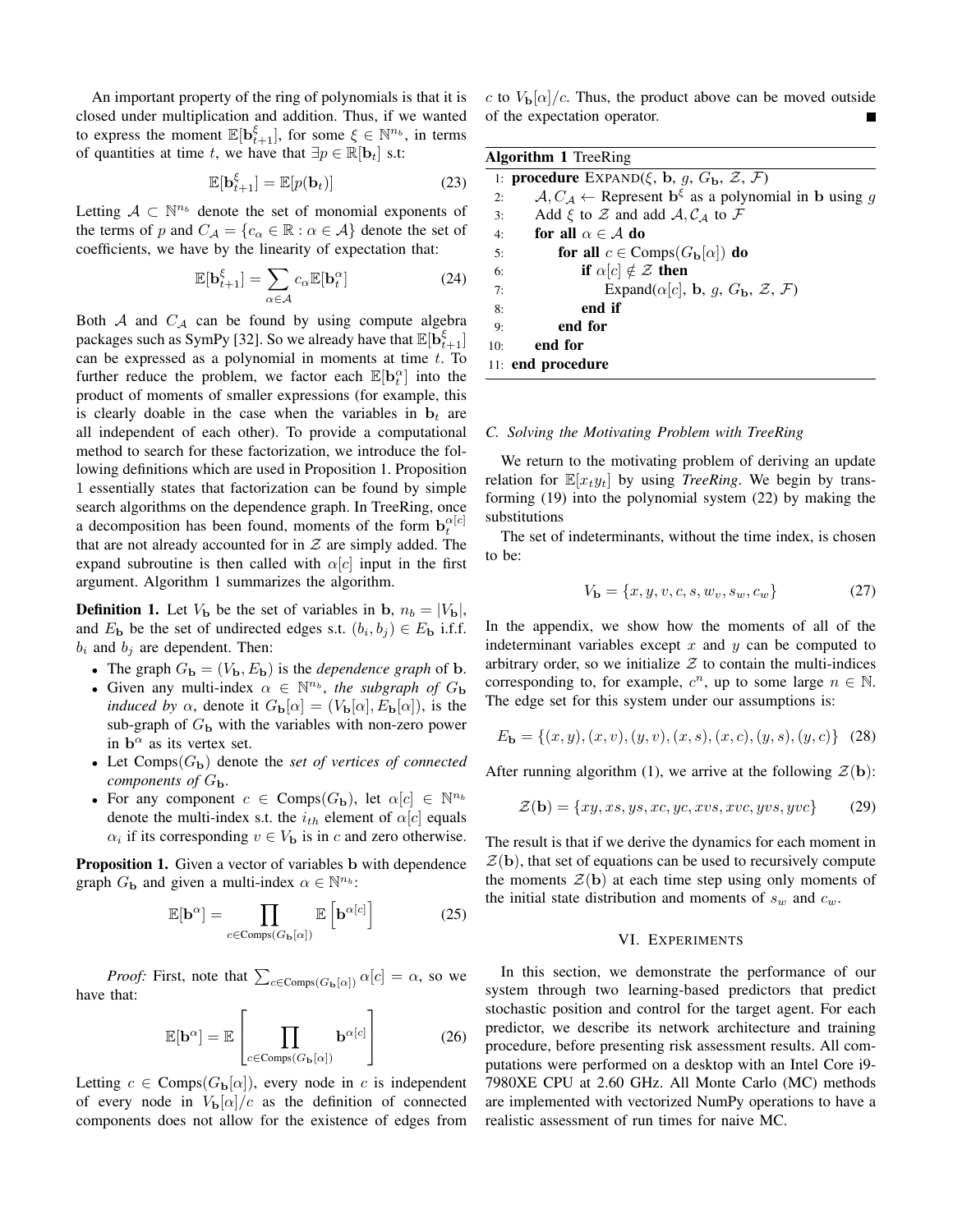## *A. GMM Position Predictor*

*1) Model Description:* To obtain probabilistic trajectory distributions of agents, we trained a simple DNN to generate Gaussian mixture model parameters for  $x_{1:T}$  over a fixed horizon  $T = 30$  given a sequence of observed positions over 20 time steps. Although our framework works with any prediction model that outputs GMM parameters for positions, we aim to generate accurate and realistic predictions by selecting an encoder-decoder-based predictor that utilizes long shortterm memory (LSTM) units because of the recent success of recurrent neural networks in trajectory prediction on different benchmarks [4], [8], [10], [33].

As shown in Figure 3, the encoder is a sequence of LSTM units taking observed trajectories of the target agent as input and outputs a latent vector encoding agent hidden state. The decoder is also a sequence of LSTM units that takes the latent vector and generates a set of GMM position parameters from each LSTM unit. For simplicity, we used three component mixture models. For each component, we generate a mean position vector and a covariance matrix representing uncertainties of predictions. The model is trained and validated on a subset of the Argoverse dataset [13].

*2) Experiments:* On a dataset of 500 scenarios similar to that shown in Figure 2, predictions were made and the risk was evaluated along a predefined trajectory for the ego vehicle. To evaluate QFMVG's, we tested both the methods of Imhof and Liu-Tang-Zhang. The methods proposed are much faster than naive Monte Carlo with far lower error. The method of Imhof with an error tolerance of  $10^{-10}$  was used as ground truth [26]. Only 170 scenarios were used for error computation as results from scenarios with computed ground truth errors within tolerances (i.e:  $10^{-10}$ ) were neglected for error computation. We note that the method of Liu-Tang-Zhang empirically produces results with very small errors while being several times faster than the method of Imhof, which may prove useful in certain contexts.

## *B. GMM Control Predictor*

*1) Model Description:* We use a similar DNN as the GMM position predictor, but the output becomes instead a set of GMM parameters for control signals defined in (19). Again, we assume a fixed number of three components in the mixture model for each control signal for the sake of simplicity. During model training, we obtain the ground truth control sequence by differentiating future positions of the target vehicle. Instead



Fig. 3. Architecture diagram of GMM position predictor, including an LSTMbased encoder and an LSTM-based decoder. We introduce extra embedding layers to process the observed positions in the encoder and process the predicted hidden states before generating predicted parameters in the decoder.

TABLE I

RESULTS FROM EVALUATING RISKS IN 500 SCENARIOS. MEAN TIME IS FOR EVALUATING A THIRTY TIME STEP THREE MODE GMM PREDICTION. ERRORS CORRESPOND TO THE TIME STEP WITH THE MAXIMUM ERROR.

| Method             | <b>Mean Time</b><br>(ms) | Mean Max.<br><b>Absolute Error</b> | Mean Max.<br><b>Relative Error</b> |
|--------------------|--------------------------|------------------------------------|------------------------------------|
| Imhof              | 91.21                    | 0.0                                | 0.0                                |
| Liu-Tang-Zhang     | 26.67                    | $2.7 \times 10^{-6}$               | $2.3 \times 10^{-4}$               |
| $MC$ $10^4$        | 106.9                    | $6.7 \times 10^{-4}$               | 0.38                               |
| MC $5 \times 10^4$ | 422.5                    | $2.7 \times 10^{-4}$               | 0.13                               |
| MC $105$           | 1329                     | $1.9 \times 10^{-4}$               | 0.12                               |

of using the Argoverse dataset, which has noisy differentiated control data due to noise in the perception system used to collect the dataset, we use our own data collected from a naturalistic driving simulator called CARLA [14] that provides accurate ground truth control values. The model is trained and validated on 10k samples collected in CARLA.

*2) TreeRing + Chebyshev Experiments:* When deriving expressions for position moments up to order four, *TreeRing* returns 92 polynomial expressions while only 11 are needed to propagate the mean vector and covariance matrix. As these expressions currently require manual transcription into code, a process that is prone to human error, the half-space approximation method with 12 half-spaces was tested as it requires fewer expressions. The initial state of the agent vehicles was assumed to be known and deterministic. Random variables for control from the DNN and expressions from *TreeRing* were then used to compute the mean and covariance matrix of position at each time step. Over 50 scenarios, the mean time to evaluate the risk for a given trajectory for the Chebyshev method was 80ms while the Monte Carlo method with  $10^6$  samples took 140 seconds. The average worst-case conservatism of the Chebyshev risk estimate for a given time step along a trajectory was 0.012 (assuming the Monte Carlo results represent ground truth). Figure 4 shows the risk for both methods.

*3) Comparing SOS + Chebyshev:* Experiments were run to test and compare the Chebyshev and SOS methods described in (IV-C1) and (IV-D). For this experiment, higher order moments were obtained by automatic differentiation of the MVG moment generating function and the resulting moments of  $Q(\mathbf{x}_t)$ −1 were normalized. YALMIP was used to transcribe the SOS programs into Semidefinite programs, and SeDuMi was used to solve the resulting semidefinite programs [34],



Fig. 4. Risk estimates across time for an example scenario using random variables from the GMM control predictor.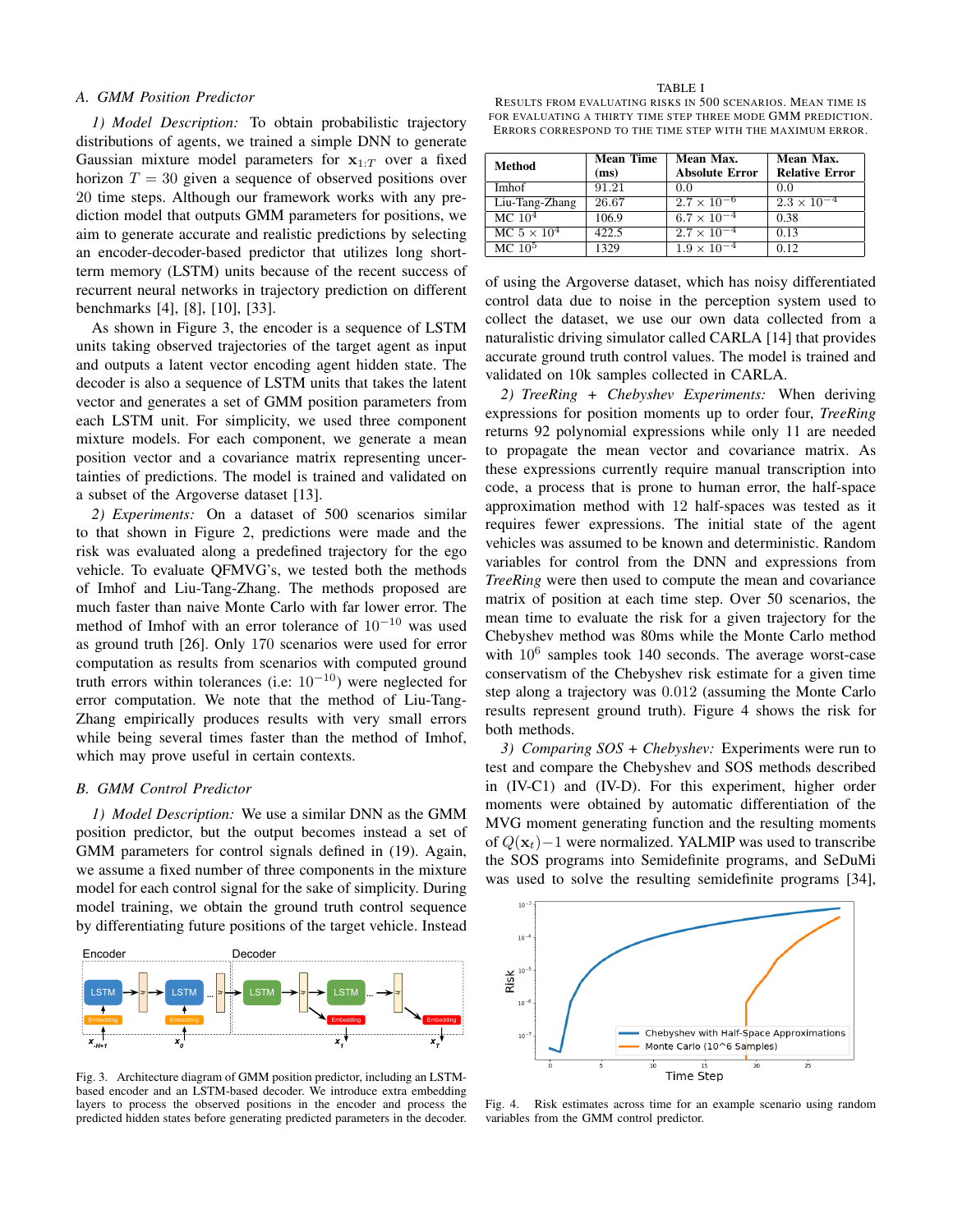

Fig. 5. Risk bounds computed with the SOS formulation from section IV-D compared with Chebyshev's inequality without half-space approximations.

[35]. We observe that 1) Chebyshev bound produces nearly the same result as the second order SOS program and 2) the SOS program with higher order moments can yield significantly better bounds, especially in the tails. The solve times for each time step only marginally increased for the higher order SOS programs; the mean solve times were 42, 44, and 49 ms for the second, fourth, and sixth order SOS formulations respectively. While these solve times are much better than those often encountered with SOS programs, further advances in performance are needed for this to be used online.

# VII. CONCLUSIONS

Our experimental results with the methods for GMM position models and the Chebyshev method for non-Gaussian position and control models suggest that high performance implementations would be immediately practical for use in online applications. Future work should incorporate risk assessment into motion planning algorithms, but we note that it may be easily incorporated into standard algorithms with "collision check" primitives such as RRTs and PRMs [16]. The SOS method does significantly improve upon the risk bounds from the Chebyshev method at the cost of additional computation; future research should further develop methods to make the SOS step offline to improve runtimes for online applications [19]. Future work in both prediction and risk assessment should also work towards relaxing assumptions such as time independence.

#### ACKNOWLEDGEMENTS

This work was supported in part by Boeing grant MIT-BA-GTA-1 and by the Masdar Institute grant 6938857. Allen Wang was supported in part by a NSF Graduate Research Fellowship.

## VIII. APPENDIX

#### *A. Moments and Characteristic Functions of Mixture Models*

Letting  $f_X$  denote the pdf of a K component mixture model, X, with component pdfs  $f_{X_i}, \forall i \in [K]$  and letting  $f_Z$ denote the pdf of the  $K$  category Multinoulli, by definition  $f_X(x) = \sum_{i=1}^m f_{X_i}(x) f_Z(i)$ . For any measurable function, g, by interchanging the order of integration and summation

$$
\mathbb{E}[g(X)] = \int_{X} g(x) f_X(x) dx \tag{30}
$$

$$
=\sum_{i=1}^{K} f_Z(i) \int g(x) f_{X_i}(x) dx \tag{31}
$$

By letting  $g(X) = X^n$  or  $g(X) = e^{itX}$ , we have that the moments and characteristic function of  $X$  can both be computed as the weighted sum of those of their components.

#### *B. Moments of Trigonometric Variables*

In this section, we show how moments of the form  $\mathbb{E}[\cos^{n}(X)], \ \mathbb{E}[\sin^{n}(X)], \text{ and } \mathbb{E}[\cos^{m}(X)\sin^{n}(X)]$  can be computed in terms of the characteristic function of the random variable  $X$ ,  $\Phi_X$ . We begin by applying Euler's Identity to the definition of the characteristic function:

$$
\Phi_X(t) = \mathbb{E}[e^{itX}]
$$
  
=  $\mathbb{E}[\cos(tX)] + i\mathbb{E}[\sin(tX)]$  (32)

Thus, we have that  $\mathbb{E}[\cos(tX)] = \text{Re}(\Phi_X(t))$  and  $\mathbb{E}[\sin(tX)] = \text{Im}(\Phi_X(t)).$  This immediately gives us the ability to compute the first moments of our trigonometric random variables. For higher moments, the trigonometric power formulas can be used to express quantities of the form  $\cos^{n}(X)$  as the sum of quantities of the form  $\cos(mX)$ where  $m \in \mathbb{N}$  and similarly for  $\sin^{n}(X)$  [36]. Thus, higher moments of  $sin(X)$  and  $cos(X)$  can be computed using  $\Phi_X(t)$ . Moments of the form:

$$
\mathbb{E}[\cos^m(X)\sin^n(X)]\tag{33}
$$

can also ultimately be computed in terms of  $\Phi_X(t)$ . This can be seen if we make the substitutions  $cos(X) = \frac{1}{2}(e^{ix} + e^{-ix})$ and  $\sin(X) = \frac{1}{2i} (e^{ix} - e^{-ix})$ , then (33) can be expressed as:

$$
\mathbb{E}\left[\frac{1}{i^n 2^{m+n}}(e^{iX}+e^{-iX})^m(e^{iX}-e^{-iX})^n\right]
$$
 (34)

By applying the binomial theorem to both expressions in parentheses, and multipying the resulting expressions, we find the entire expression in the expectation operator can be expressed as a polynomial in  $e^{iX}$  and  $e^{-iX}$ . Thus, the entire expression can be written as the sum of terms of the form  $\mathbb{E}[e^{itX}]$  for  $t \in \mathbb{Z}$  which is in the definition of  $\Phi_X(t)$ . In practice, computer algebra packages were used to derive these expressions when needed.

# *C. Sum of Independent Random Variables*

In the case that our random variable  $X$  is a sum of independent random variables  $Y_i$  and a constant  $c, X = c + \sum_{i \in [n]} Y_i$ , the characteristic function  $\Phi_X$  can be expressed as such:

$$
\Phi_X(t) = e^{itc} \prod_{i \in [n]} \Phi_{Y_i}(t) \tag{35}
$$